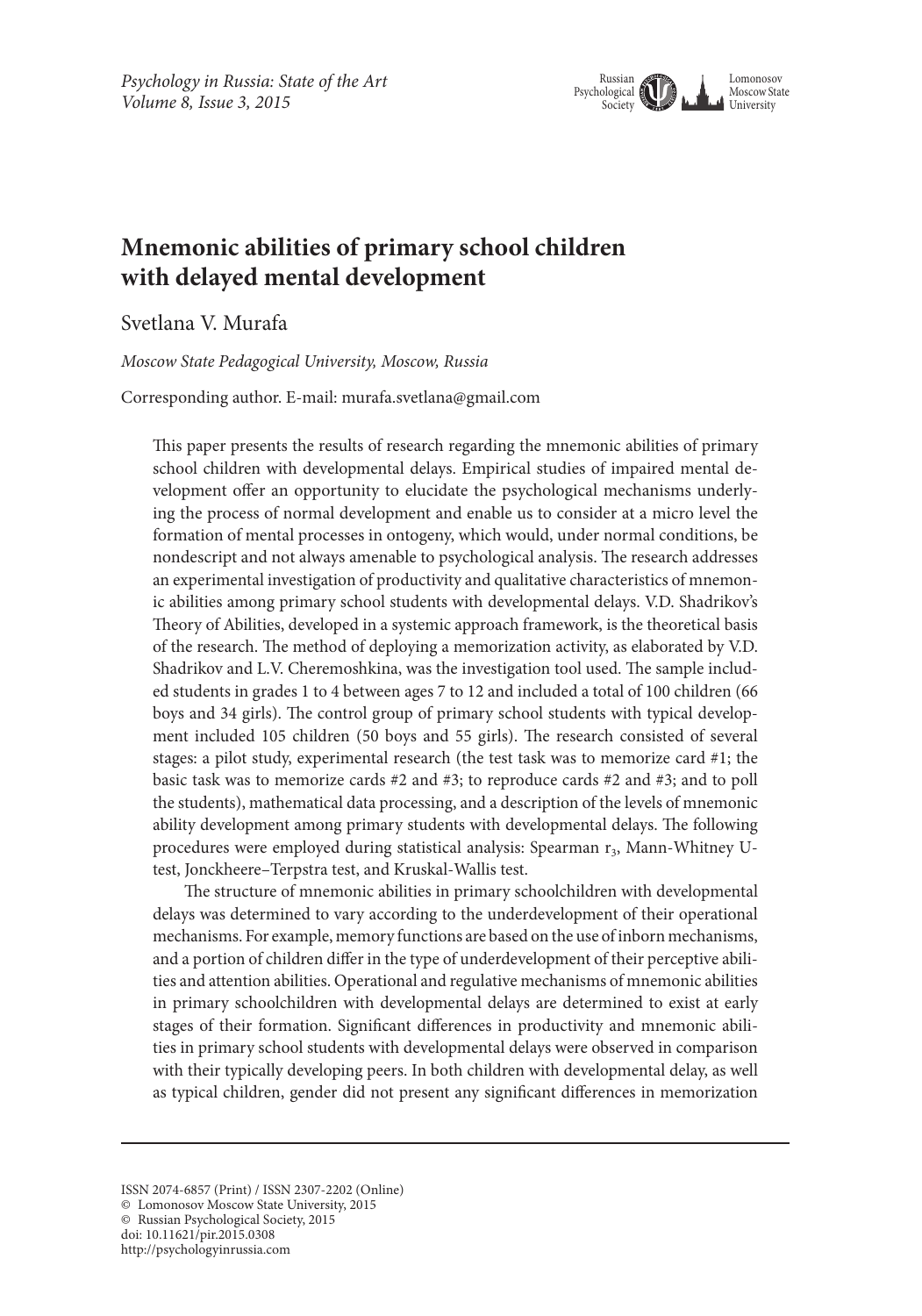or the employment of functional mechanisms of mnemonic abilities. The analysis shows, and this paper discusses possible causes for subjects' inability to copy simple nonverbal material after its correct reproduction is shown.

**Keywords:** delay of mental development, mnemonic abilities, functional, operational, regulation mechanisms, effect of inability to redraw earlier remembered and correctly reproduced material

#### **Introduction**

Specialists of pedagogy and psychology in many countries face an urgent need to help underachieving children. In any system of education, each age period corresponds to a specific set of requirements for the level of knowledge and skills to be acquired in various school subjects. Studying the features and capabilities of children with various developmental disabilities is important for the development of psychological adjustment methods.

Children of a primary school age are known to be sensitive to the formation of study abilities and to be able to master the various forms of cooperation necessary for achieving such abilities (Mikadze & Korsakova 1994).

Research conducted in the 1970s and 1980s by K. S. Lebedinskaya and her collaborators (Lebedinskaya, 1975; Manelis, 1999; Markovskya, 1993) was an important contribution to the study of children with limited capabilities and the development of a classification of basic types of delays in mental development. These researchers' work showed that along with emotional stubbornness and personal immaturity, such children also present non-formatted separate cognitive functions, such as programming, control functions, and left hemisphere agnostic functions (Manelis, 1999). These researchers likewise demonstrate L.S. Vygotsky's view that both normal and delayed mental development share similarities in regularity (Lybovskiy 2007; Mamaychuk & Ilina 2004).

Papers by scholars outside Russia suggest different approaches to explaining delays in mental development. In certain cases, this phenomenon is considered part of the syndrome of "the minimal brain dysfunction" in American and British literature. The term "deficit of active attention" extends to the conditions earlier referred to as minimal brain dysfunction (Goodman & Scott, 2008).

With the advent of genetics, the psychic began to be viewed as a reconstructed hierarchical structure integrating emerging behaviors into new, indivisible functional systems, which depend, in many respects, on the maturing of the central nervous system. In particular, researchers describe the clinical and psychological features of children with insufficient abilities to be trained (e.g., educationally disabled children with learning disabilities), shown to be able to memorize, recollect and reproduce various types of study material (Dockrell & McShane, 1993; Fleitich-Bilyk & Goodman, 2004).

Researching mnemonic abilities requires studying primary schoolchildren's imprinted information as a possible basis for the formation of diverse abilities such as memorization. This approach involves the analysis of the structure of imprinted information, which we understand as a system of functional, operational, and regulatory mechanisms, and allows us to uncover the mechanisms of impaired mnemonic activity among primary schoolchildren with delayed mental development.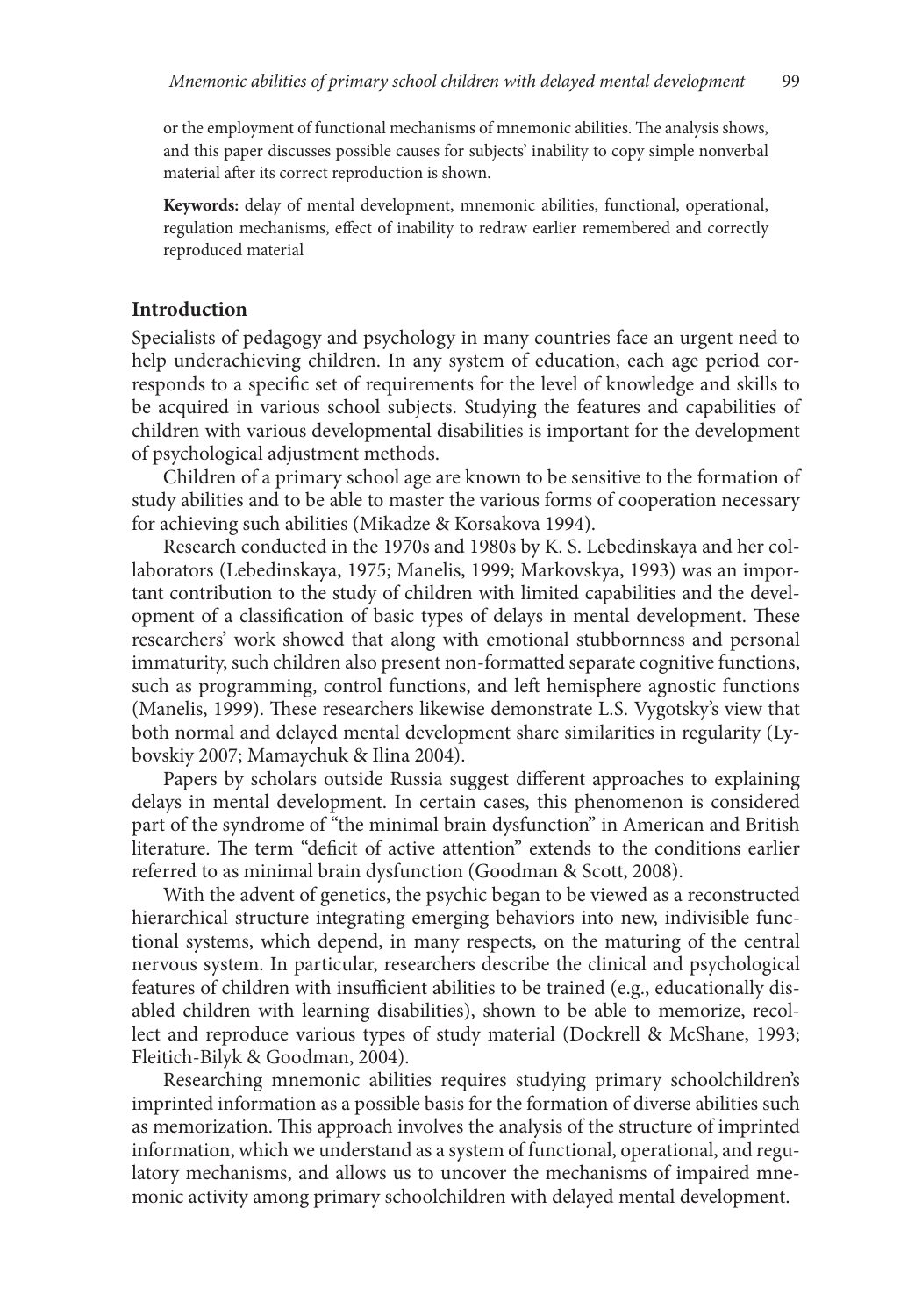The aim of the present study is to test the hypothesis that in the structure of the mechanisms of impaired mnemonic activity in primary schoolchildren with developmental delays, functional mechanisms predominate, while operational and regulatory mechanisms are underdeveloped. The purpose of the study was to conduct experimental research into the structure of mnemonic abilities of primary schoolchildren with delays in mental development by investigating the productivity and effectiveness of functional mechanisms and the qualitative uniqueness of operating and regulatory mechanisms. We further hypothesized that structural differences of mnemonic abilities in children with delayed mental development and those with typical development vary within the narrow age groups of primary school and/or are affected by gender.

#### **Methods**

#### *Research methods*

The theoretical basis of our research is the theory of abilities by V.D. Shadrikov and the concept of mnemonic abilities by L.V. Cheremoshkina (Shadrikov & Cheremoshkina, 1990). These theories conceptualize memory as mental function, positing that mnemonic abilities are properties of the same functional systems and therefore are directly interrelated. Abilities are the properties of functional systems that implement specific mental functions. Consequently, mental functions are generic forms of activity and can be described as functional activity systems.

Therefore, the productivity of mental functions can be measured by traditional parameters of productivity (productivity, quality, reliability). The parameters of an activity's efficiency can be defined by traditional properties of memory as a mental process: precision, strength, speed, volume, fast and accuracy of playback.

We can identify the main characteristics of mnemonic ability efficiency by examining certain properties of the memory parameters of mnemonic activity productivity. With regard to performance, this is the number of captured and reproduced material, or the amount of memory. In terms of quality, this is the accuracy of recording and playback. From the standpoint of reliability, this strengthens the chance of fast and accurate memorization and reproduction. In doing so, we diagnose productivity indicators of mnemonic abilities and properties of memory.

In a developed form of mnemonic ability, a system of multi-level mechanisms is implemented on the functional, operational, and regulatory levels. Functional mechanisms are innately genotypic and are conditioned upon memory, manifesting in the volume and strength of a direct imprint. The specific operating mechanisms are explained by the anatomical and morphological features of the maturing child's brain and the terms of their socialization and training. Formed in ontogeny, they are a set of memorized material-processing methods, the purpose of which are to increase speed, volume, accuracy, strength, storage and playback. Mechanisms regulating action present themselves in the aggregate planning of process memory, monitoring, and evaluation, which are interconnected with will power, motivation and emotion. Regulatory mechanisms have a significant impact on the results of mnemonic activities through operational mechanisms. Thus, the development of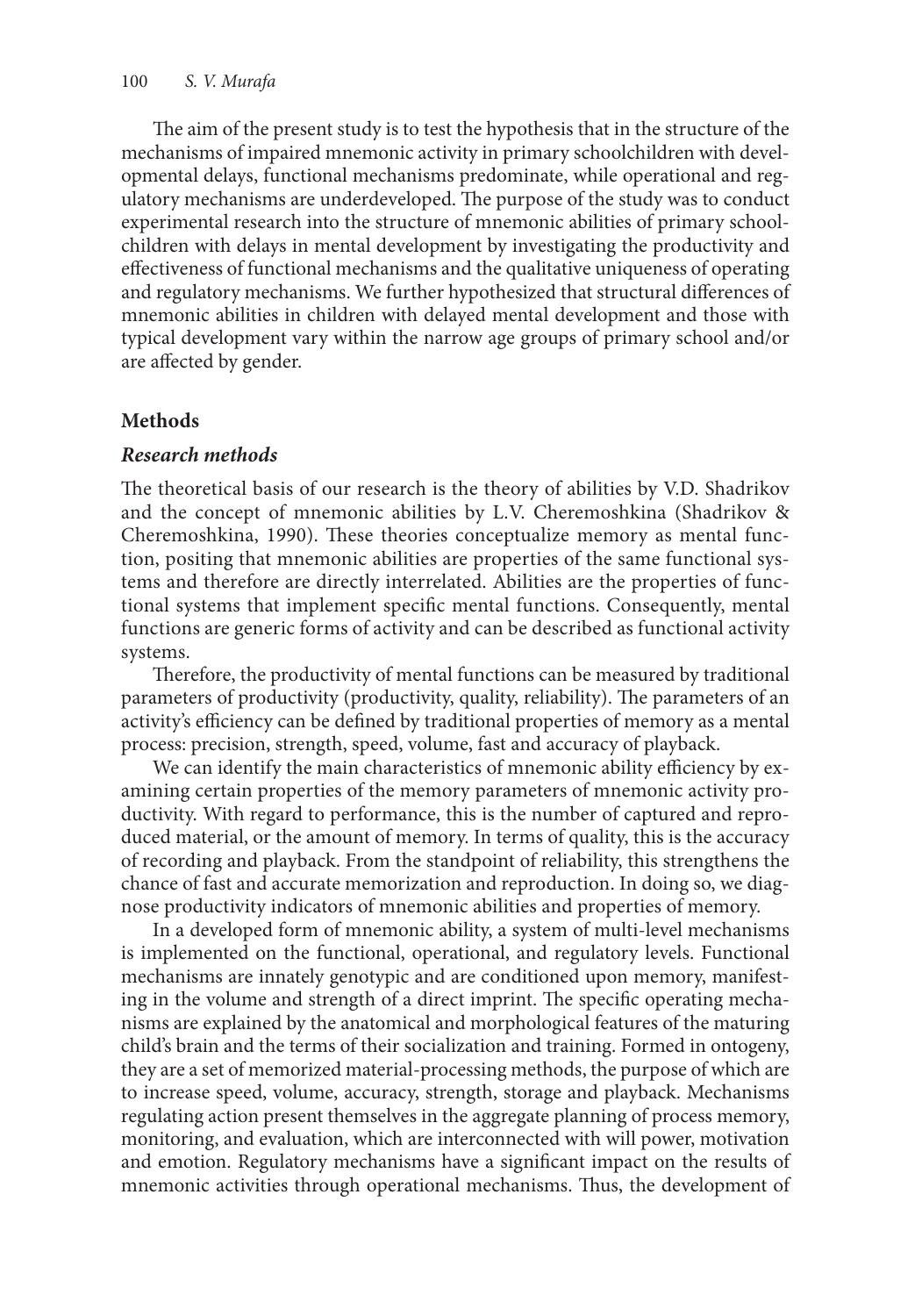mnemonic skills — a system of functional, operational, and regulatory mechanisms — is a continuous, non-uniform and heterochronic process.

The mnemonic activity method was applied to mnemonic ability structure research (Shadrikov & Cheremoshkina,1990) and was also the basis for the methodology of diagnostics of mnemonic abilities by L.V. Cheremoshkina. This method is concerned with studying the efficiency of mnemonic abilities, their level of development, the qualitative originality of mnemonic receptions, and means for their regulation, enabling us not only to analyze the structure of mnemonic abilities but also to identify their causes and determine their characteristics and levels of mnemonic abilities.

Meaningless nonverbal material and the order of its presentation allows us to increase the mnemonic activity while controlling for the level of productivity of functional, operational and regulation mechanisms. The experimental material (cards №1, №2, №3) is presented in picture 1.



**Picture1***.* Experimental material

Timing of presentation:

- Presentations 1 to 10: 1 second:
- Presentations 11 to 20: 2 seconds
- Presentations 21 to 30: 3 seconds.

Through this technique we estimated two factors:

- 1) The productivity of memorizing with the support of functional mechanisms, using card No. 2 (simple nonverbal senseless material);
- 2) The efficiency of memorizing with the support of functional and operational mechanisms, using card No. 3 (complicated nonverbal senseless material).

The times required to memorize productive figures No. 2 and No. 3 are considered qualitative indicators (Cheremoshkina & Murafa, 2011).

#### *Stages of memorization tasks*

Stage I (trial task): memorizing and reproducing card No. 1, (given in five presentations)

Stage II (beginning of the basic task): memorizing and reproducing card No. 2. The experiment continues until the first correct reproduction of the figure is achieved. The maximum quantity of presentations is limited to 30. The figure is considered to be correctly reproduced if it corresponds to the original figure in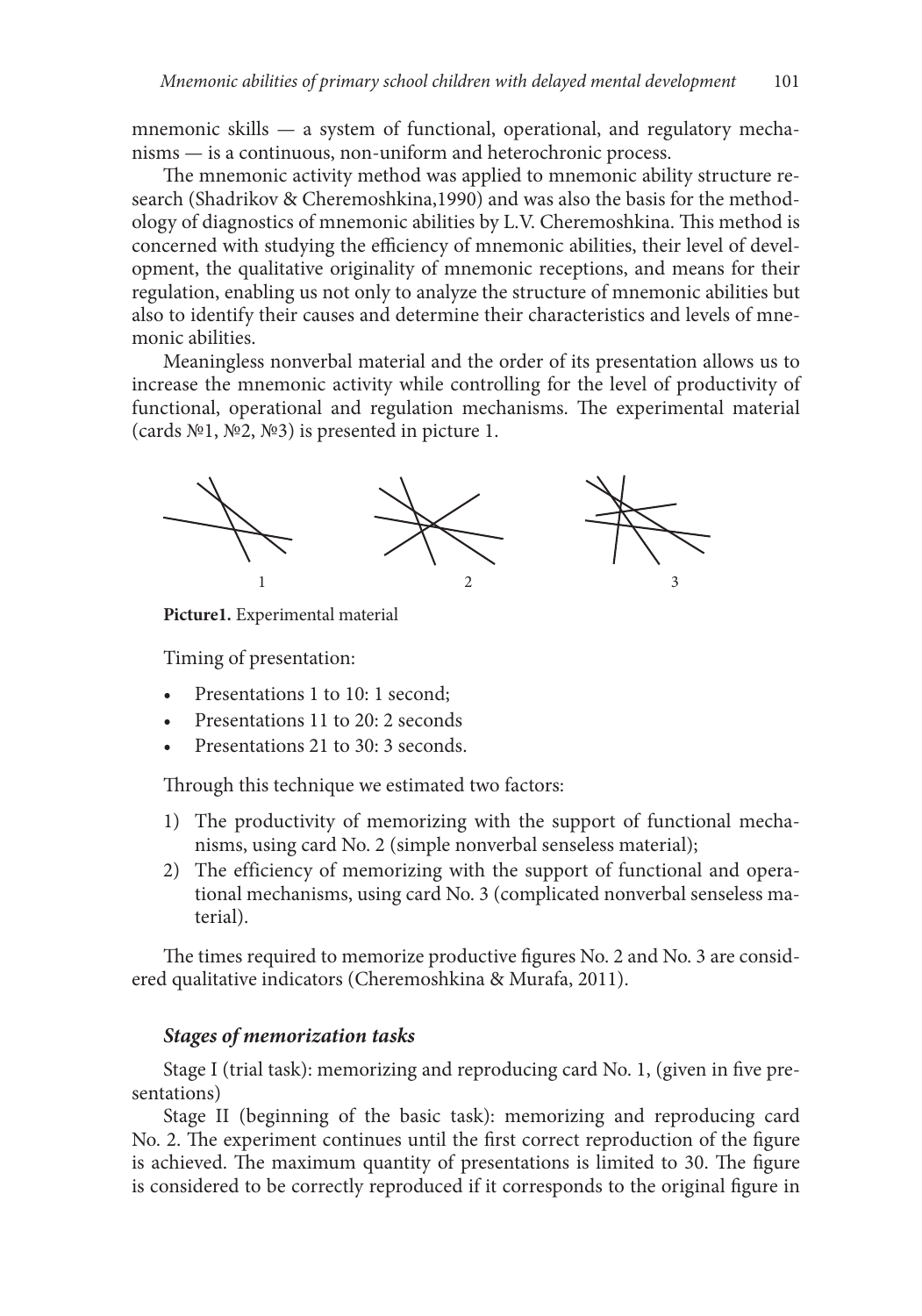quantity of lines, quantity and character of crossings, spatial orientation and proportions.

Stage III: memorizing card No. 3 by those who have successfully performed Stage II (memorized card No. 2).

Stage IV: copying card No. 2 by all participants.

Stage V: copying card No. 3 by those who have successfully performed Stage III (memorized card No. 2).

Stage VI involves answering a questionnaire with 30 questions, allowing researchers to draw conclusions about the presence or absence of mnemonic tools, their quantity and variety, the promptness of mnemonic tool activation in the memorization process, and the degree to which a person can voluntary control his or her memorizing process.

The assessment scale for the tasks of memorizing cards #2 and #3, the list of questionnaire items and their analyses are provided in the method description (Cheremoshkina, 2009).

## *Statistical analysis*

The methods employed during the statistical analysis aimed to reveal significant differences between groups of participants and the presence or absence of connections between their characteristics. The Mann-Whitney U-test was used to test the hypothesis of statistical homogeneity of research and experimental groups. We implemented the Jonckheere–Terpstra test to reveal trends between age groups in changing memorization processes resulting from changes in the patterns of reliance on functional mechanisms, implementing the test within independent samples for an ordered alternative hypothesis. The Kruskal-Wallis test was used to test the hypothesis regarding the presence of age differences in memorization and was implemented with reliance on functional mechanisms and a control group from the age of 7 to the age of 12.

## *Description of the sample*

Experiments were conducted in schools in the Moscow region from 2006 to 2011. The subjects were 100 primary schoolchildren with delayed mental development in grades 1 to 4 in the age groups of 7 to 8 years (25 persons), 9 years (29 persons), and 10 to 12 years (46 persons). The control group contained 105 schoolchildren with 35 people in each age category. In the sample of schoolchildren with mental development there were 66 boys and 34 girls, while the control group contained 50 boys and 55 girls.

The results of the pilot research, carried out in 2006, showed appreciable variability of productivity of mnemonic abilities in primary schoolchildren with delayed mental development. The students were allocated to groups displaying characteristics of typical cognitive abilities among primary schoolchildren with delayed mental development. To confirm the results, a basic experiment was conducted in 2007.

The diagnosis of "delayed mental development" was made by a joint medical, psychological and pedagogical commission. According to the data, those children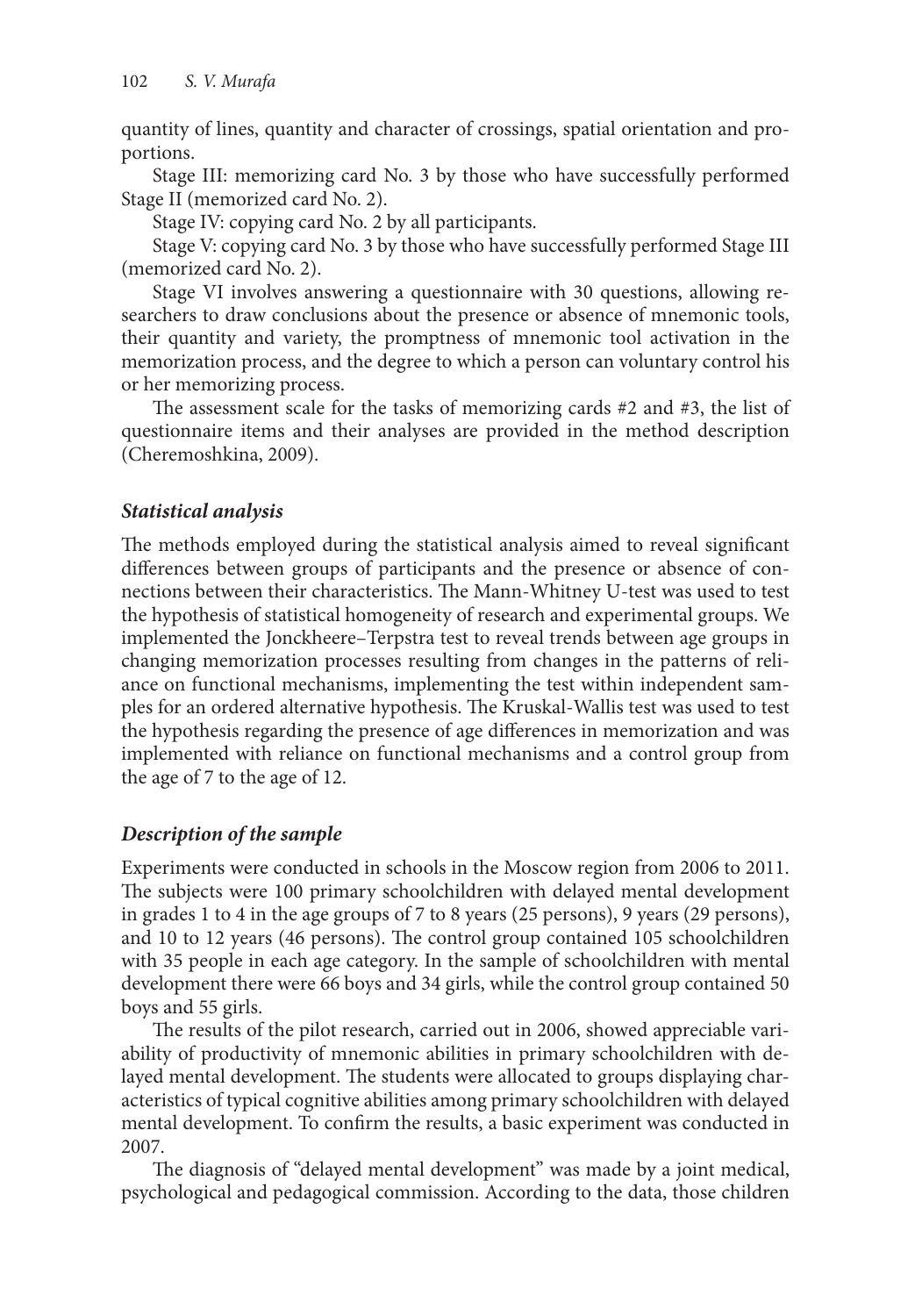had either cerebral-organic or multiple etiology of delayed mental development. The children were taught according to a special correctional program intended for classes in special schools. The program was developed on the basis of methodological and didactic materials provided by the Institute of Correctional Pedagogics under the Russian Academy of Education and was adapted for the psychophysical development of children with delayed mental development.

## **Results**

## *Analysis of productivity of memorization with reliance on functional mechanisms of mnemonic abilities*

Comparative analysis has shown that the structure of mnemonic abilities of primary school children with delays in mental development and the control group has a different qualitative expression and productivity.

|                                                                            | 7-8 y.o.      |         | 9 y.o.        |         | $10-12$ y.o.  |         | $7 - 12$ y.o. |         |
|----------------------------------------------------------------------------|---------------|---------|---------------|---------|---------------|---------|---------------|---------|
| <b>Parameters</b>                                                          | Dev.<br>delay | Control | Dev.<br>delay | Control | Dev.<br>delay | Control | Dev.<br>delay | Control |
| Number of partici-<br>pants, total                                         | 25            | 35      | 29            | 35      | 46            | 35      | 100           | 105     |
| Number of partici-<br>pants who perfor-<br>med the task<br>successfully, % | 56            | 97      | 66            | 97      | 83            | 100     | 71            | 98      |
| Mean time of me-<br>morization, sec                                        | 26,14         | 12,15   | 26,53         | 19,18   | 23,32         | 11,31   | 24,73         | 14,18   |
| σ, standard devia-<br>tion of time of<br>memorization, sec                 | 19,17         | 12,68   | 17,68         | 16,87   | 16,39         | 10,62   | 17,12         | 13,93   |

**Table 1.** Distribution of means in research and control groups

Table 1 and Picture 1 depict the distribution of average results regarding the productivity of memorization and the building of functional mechanisms of mnemonic abilities in the sample populations.

A comparison of the results of a simple non-verbal memory intervention using nonsense material and control groups revealed that the percentage of those who coped with the first task (card No. 2) in the control group is significantly lower in the intervention groups than that of the control group: for the 7- to 8-year-olds, 56% and 97%, respectively; for the 9-year-olds, 66% and 97%, respectively; and for the 10- to 12-year-olds, 83% and 100%, respectively.

The researchers isolated and examined control group schoolchildren in groups of 7- to 8-year-olds, 9-year-olds, and 10- to 12-year-olds for a more in-depth analysis of their mnemonic abilities.

The following is a comparative analysis of the experimental and control groups of primary schoolchildren and their productivity of memorization, building on functional mechanisms of mnemonic abilities (Table 2).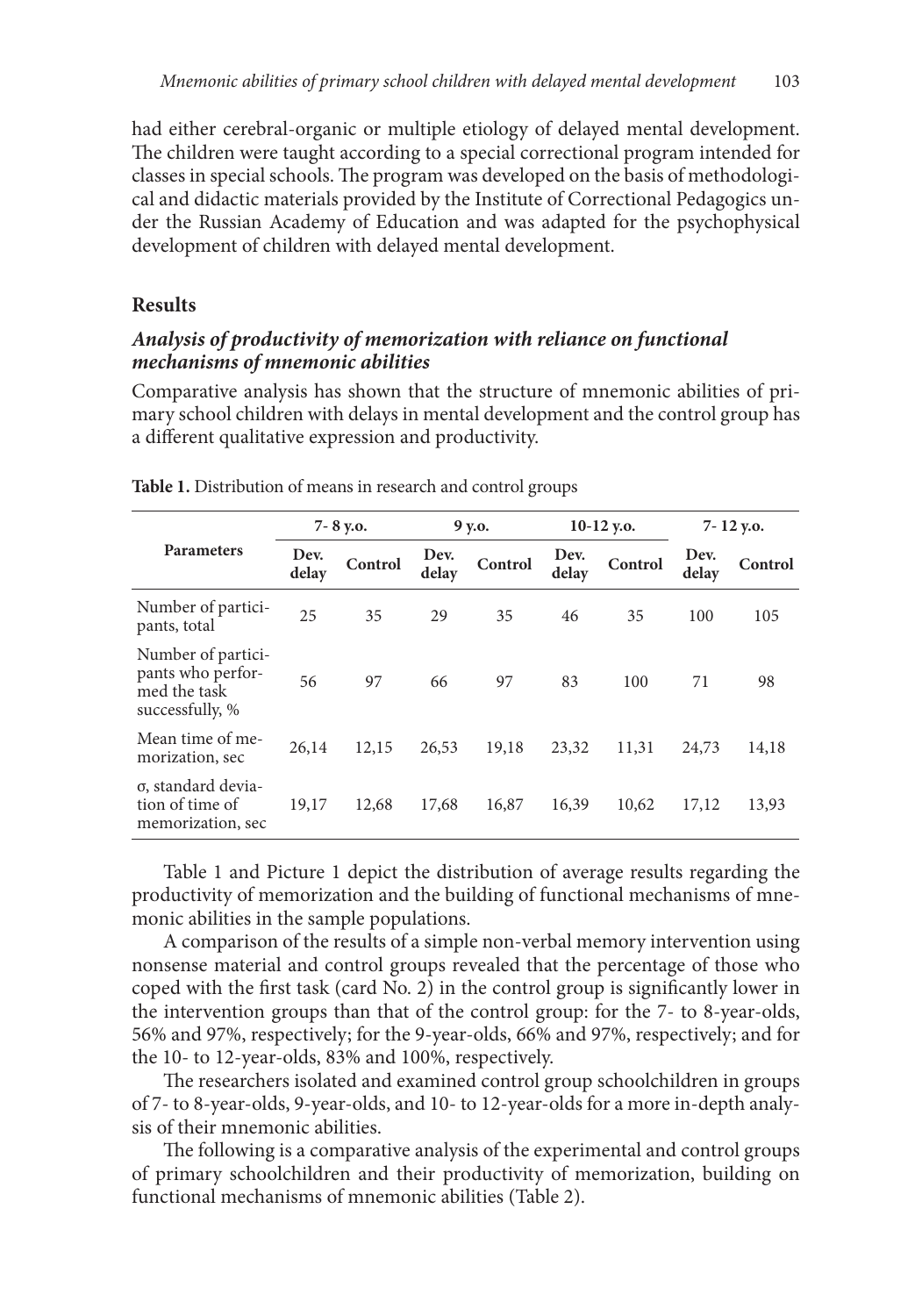| Productivity                           | Age                       |                  |                            |                  |                           |                  | All participants,          |                  |
|----------------------------------------|---------------------------|------------------|----------------------------|------------------|---------------------------|------------------|----------------------------|------------------|
| of functional                          | 7-8 (years), %            |                  | $9$ (years),%              |                  | 10-12 (years),%           |                  | $\%$                       |                  |
| mechanisms<br>of mnemonic<br>abilities | Develop<br>menta<br>delay | Control<br>group | Develop<br>mental<br>delay | Control<br>group | Develoj<br>menta<br>delay | Control<br>group | Develop<br>mental<br>delay | Control<br>dno.f |
| Very high                              | 7                         | 35               | 11                         | 29               | 16                        | 40               | 13                         | 35               |
| High                                   | 29                        | 35               | 21                         | 15               | 13                        | 23               | 18                         | 25               |
| Above average                          | 14                        | 12               | 5                          | 15               | 26                        | 25               | 20                         | 18               |
| Average                                | 7                         | 9                | 21                         | 17               | 8                         | 6                | 11                         | 11               |
| Below average                          | 29                        | 3                | 26                         | 15               | 29                        | 3                | 25                         | 7                |
| Low                                    | 14                        | 6                | 16                         | 9                | 8                         | 3                | 13                         | 6                |

**Table2.** Comparison of the productivity of memorization, building on functional mechanisms of mnemonic abilities of schoolchildren of experimental and control groups

These results suggest different specific qualitative and quantitative mnemonic abilities of schoolchildren with mental development delays compared with schoolchildren of the control group. The results obtained illustrate the considerable disorder of representative indicators of mnemonic abilities in children with delayed mental development.

The efficiency of functional mechanisms substantially impacts the time needed to memorize simple nonverbal senseless material. This indicator varies greatly: from 2 to 50 seconds for children aged 7 to 8, from 4 to 52 seconds for children aged 9, and from 3 to 54 seconds for children aged 12. At the same time, the presence of operational mechanisms during the memorization process differed between some subjects. These mechanisms are usually realized mainly on the perceptual, figurative and presentational levels. Regulatory mechanisms at initial stages of development were basically not diagnosed, neither in perceptual, figurative, nor representational processing.

Comparative data on the mnemonic abilities of schoolchildren with delays in mental development and control groups suggest that memorization, building on the functional mechanisms of mnemonic abilities, is typical for 71% of the children with mental retardation, and for 56% of the children in the control group. In this case, 44% of the control group children memorize the material based on the functional and operational mechanisms of mnemonic abilities.

Very high productivity of the functional mechanisms of mnemonic abilities was observer in 13% of children with delayed mental development and 35% of the children in the control group, a very high, high and above average productivity of functional mechanisms of mnemonic abilities was demonstrated by 55% of children with delayed mental development and 77% of the children in the control group. It is characteristic for children with delayed mental development to exhibit greater distributions of below average and low productivity of functional mechanisms compared to the control group: 38% and 13%, respectively.

In the samples under study, the average time taken to remember simple nonverbal material (card No. 2) by schoolchildren with delayed mental development was 24.73 seconds, which corresponds to the average production of functional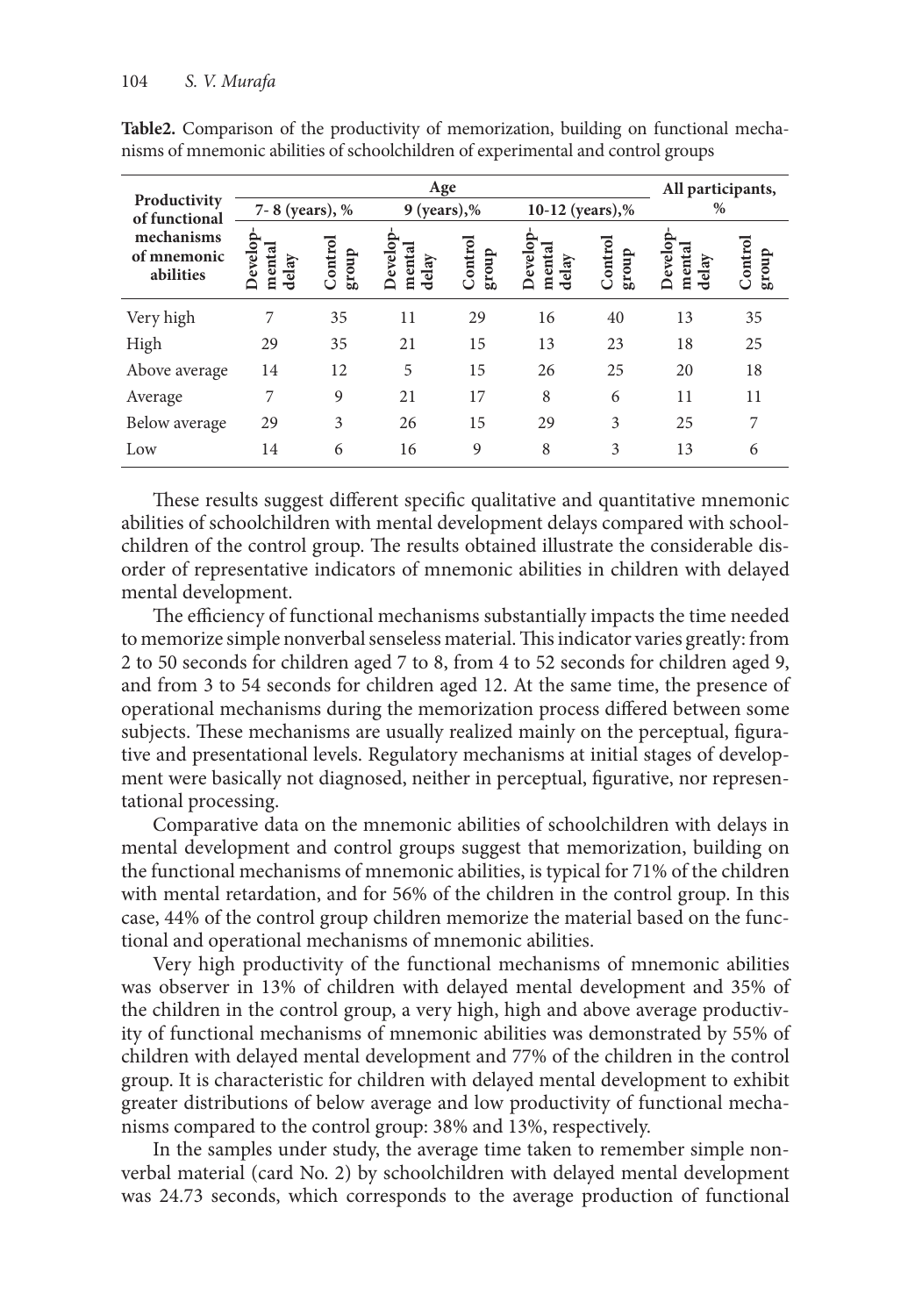mechanisms. In the control group, this task took an average of 13.93 seconds (Figure 1) corresponding to above average productivity of functional mechanisms of mnemonic abilities.

Figure 2 graphically shows the mean value of memory productivity with support for functional mechanisms of mnemonic abilities in school children ages 7 to 8 years, 9 years, and 10 to 12 years in a group with delayed mental development (71 persons) and a control group (103 persons). We are noticing a different trend in the development of memory, drawing on the functional mechanisms of mnemonic abilities, among students in the experimental and control groups, which is qualitatively expressed in the task of remembering Card No. 2.



**Figure 1.** Memorization productivity with support for FM MS experimental and control group (in sec.).

In other words, memorization of functional mechanisms occurred at above average levels in the control group, and at average levels in the experimental group, and age did not have a meaningful effect. The rate of mental development may correspond to trends in the development memory, as drawn from the functional mechanisms of mnemonic abilities.

For example, a comparison of results obtained by schoolchildren with mental retardation to those with normal rates of mental development suggests that the abilities of students of these different groups develop along fundamentally different trajectories. It was found that the ability to engage functional mechanisms through the simple non-verbal indicators of memorizing nonsense material is much lower for children with delayed mental development than that of children with the usual rate of mental development.

Moreover, statistically significant differences were found in the store building abilities of schoolchildren when applying the U-Mann-Whitney test:

- For children with delayed mental development between 7 to 8 years, and children of the control group:  $p < 0.5$  ( $p = 0.012$ );
- For children with delayed mental development between10 to 12 years, and children of the control group:  $p = 0.001$ .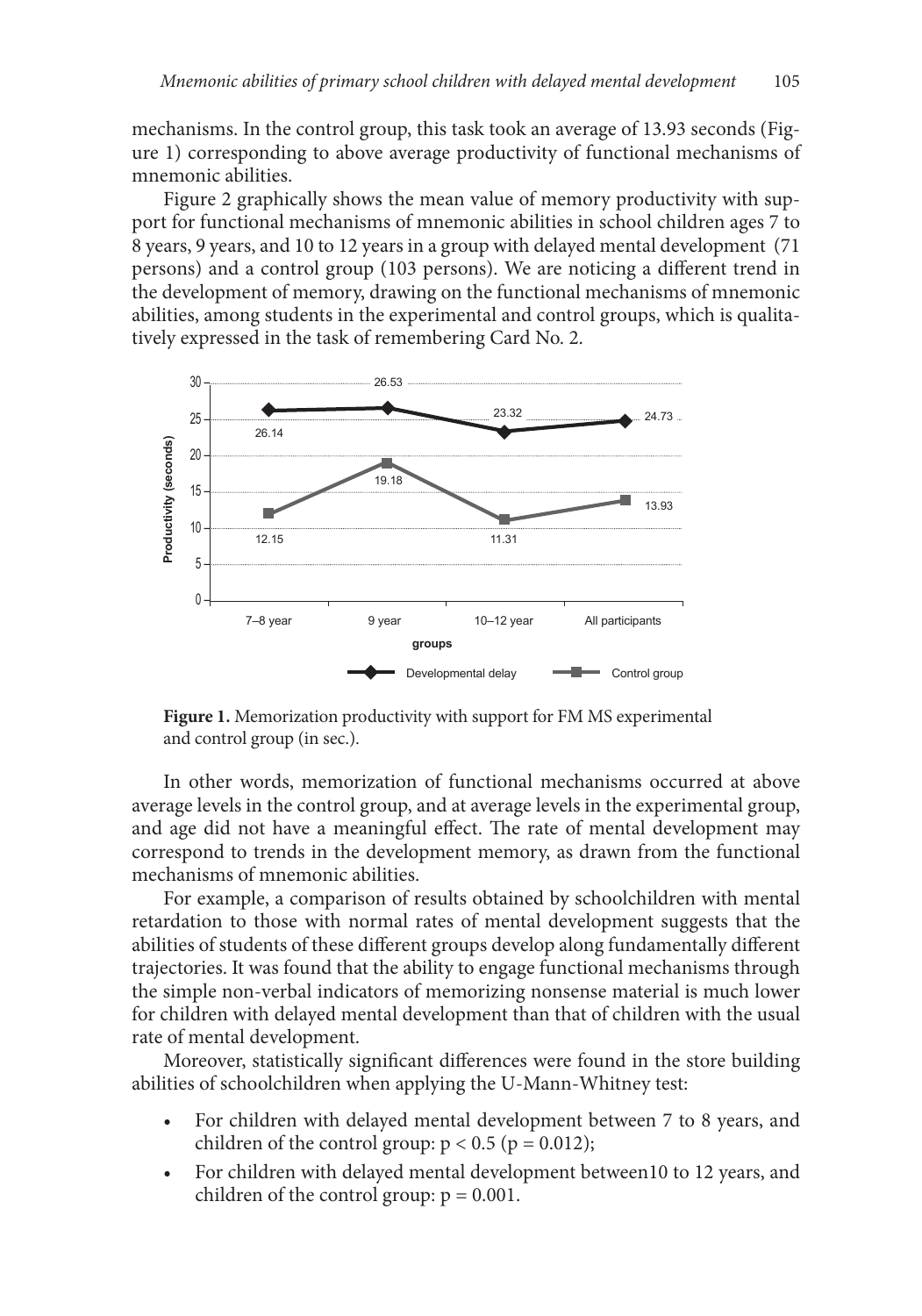No significant differences were found among 9-year-olds. Pupils of this age group's control group exhibited lower grades, emotional instability, inattention, distractibility in class, difficulty in concentrating when performing certain activities, and behavior problems. Highly significant difference  $(p=0.000)$  was observed when comparing the abilities of experimental and control groups of 7 to 12-yearsolds (71 and 103, respectively) to remember by drawing on functional mechanisms of mnemonic abilities.

We used the H-Kruskal-Wallis test on the experimental and control groups for ages 7 to 12 years to test the hypothesis that there is an age difference in memory acquisition when relying on functional mechanisms of mnemonic abilities.

We found that there is no marked difference in the distribution of statistical time taken to memorize card No. 2 between experimental and control groups of the three independent samples of age groups 7 to 8, 9, and 10 to 12. The level difference was  $p = 0.747$  for schoolchildren with mental retardation and  $p = 0.143$  schoolchildren in the control group.

We argue that the productivity of store building of functional mechanisms of mnemonic abilities does not change with age and that these mechanisms result from the genotype and congenital basis of memory. Further growth of mnemonic abilities is due to the development of certain operational and regulatory mechanisms that cause mnemonic abilities to form. This theory corresponds to existing theoretical frameworks regarding the concept of mnemonic abilities.

Furthermore, we used the S-criterion ranked alternatives by Jonckheere–Terpstra to identify trends in store building on the functional mechanisms of mnemonic abilities in the transition, from sample to sample, between ages 7 to 8 to age 9, and from age 9 to ages 10 to 12.

The following trends were revealed regarding the improvement of the memorization of material with age:

- Children in the 10- to 12-year-old experimental group showed the best results in storage of information from card No. 2. The next best results were by 7- to 8-year-olds, then 9-year-olds.
- • Children in the 7- to 8-year-old control group showed the best results in speed of memorization of card No. 2. The next best results were by of 10- to 12-year-olds, then 9-year-olds.

Analysis of the efficiency of memorization with reliance on functional and operational mechanisms of mnemonic abilities

The results of the complicated non-verbal material (card No. 3) showed that the task was completed in the control group by 23% of 7- to 8-year-olds, 41% of 9-yearolds, and 66% of 10- to 12-year-olds, while in the experimental group only by 7% of 9- to 12-year-old schoolchildren with delayed mental development. Thus, for 44% of the children of the control group (very high, high, and higher than average level of functional and operational mechanisms of mnemonic abilities), the ability to memorize material, including training, is due to developing functional and operational mechanisms of mnemonic abilities.

A Spearman correlation test did not reveal correlational links between the time of card memorization for cards No. 2 and 3: in 7- to 8-year-olds, the correlation coefficient is 0.060; in 9-year-olds, it is 0.267; in 10- to 12-year-olds, it is 0.178.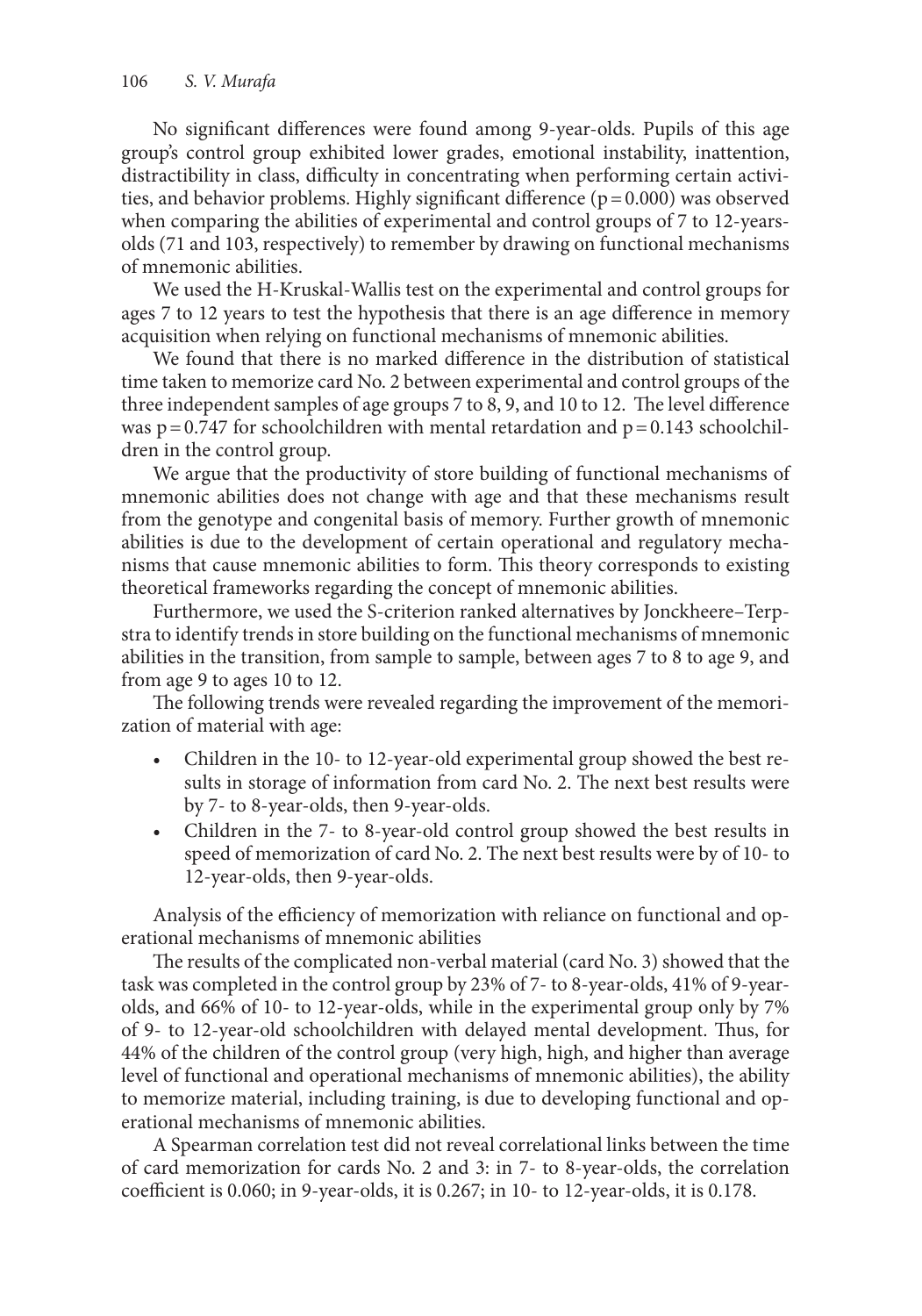Consequently, the memorization of complicated nonverbal material includes mechanisms that were absent when memorizing simple non-verbal material. That is expressed in the presence of the operating mechanisms of mnemonic abilities in memorizing complicated nonverbal material.

#### *Analysis of copying of stimulus material*

An analysis of the characteristics of subjects memorizing card No. 2 revealed difficulty in copying the material already memorized, previously stored, and correctly reproduced (Figures 3 and 4). The effect was a failure to properly recall senseless nonverbal material after its proper storage and playback (Cheremoshkina & Murafa, 2010, 2011). After correctly playing card No. 2, the subjects were not able to draw previously memorized and reproduced material.

The results among primary schoolchildren with delayed mental development the effect results were: 44% for 7- to 8-year-olds; 45% for 9-year-olds; and 50% for 10- to 12-year-olds. For primary schoolchildren in the control group, the results were 9%, 9% and 3%, respectively. Thus, the effect manifested in 46% of primary schoolchildren with delayed mental development and in 5% of schoolchildren in the control group.

The results of the study of productivity of mnemonic abilities were divided into four groups.

Group 1 both memorized and copied, evidencing productive functional mechanisms and just developed operational mechanisms. Mnemonic abilities of this group occurred during the second developmental level, an example of a correct task performance by examinees of Group 1 is presented in Figure 2.

Group 2 memorized but did not copy, evidencing functional mechanisms and poorly developed operational mechanisms. An example of a correct task performance by examinees of Group 2 is presented in Figures 3 and 4.

Group 3 neither memorized nor copied, evidencing very low productivity of functional mechanisms, undeveloped operational mechanisms, and an absence of regulation mechanisms.

Group 4 copied but did not memorize, demonstrating through the correct copying of figure No. 2 the presence and development of certain perceptual and attention abilities.

There was no statistically significant difference ( $p \le 0.01$ ) between 10 to 12-yearolds in groups 1 (memorized and copied) and 2 (memorized but did not copy).



**Figure 2.** Examples of performance of the task by the participant of Group 1 "memorized and copied"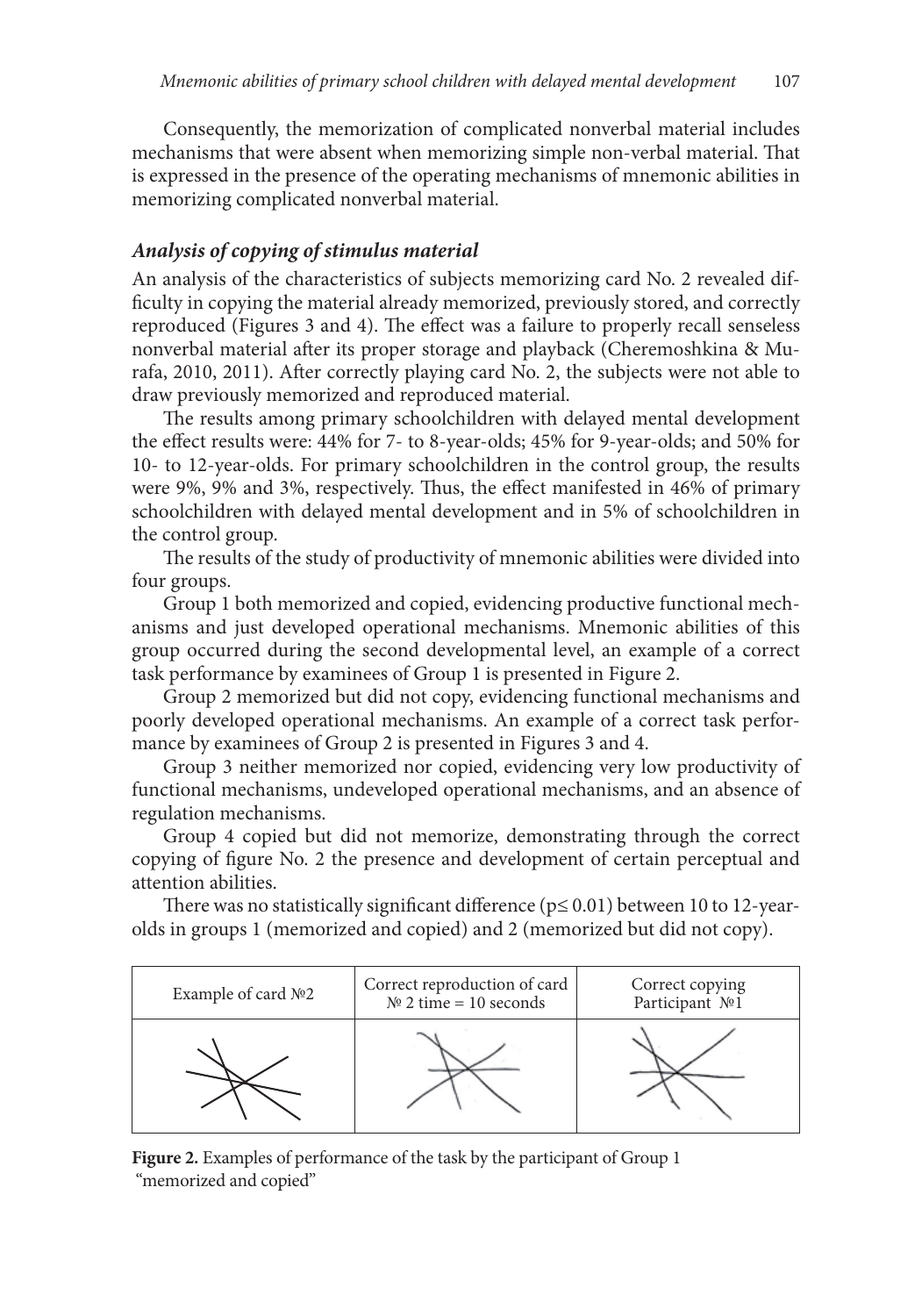| Example of card No.2 | Correct reproduction of<br>card No.2 time $= 51$ seconds | Incorrect copying<br>Participant No.2 |
|----------------------|----------------------------------------------------------|---------------------------------------|
|                      |                                                          |                                       |

**Figure 3.** Examples of performance of the task by the participant of Group 2 "memorized but did not copy"



**Figure 4.** Examples of task performance by participants of Group 2 "memorized and didn't copy"

After analyzing the presence of delayed mental development on the options we arrived at the following result: delayed mental development characteristics of constitutional origins manifest in 32% of 8- to 7-year-olds, 32% of 9-year-olds, and 31% of 10- to 12-year-olds. This effect is significantly less pronounced in other types of developmental delays. This result can thus be observed as a particular feature of the cognitive activity of children with delayed mental development of constitutional origin.

## *Analysis of the interview*

The results of the questionnaire interview showed that operating machinery, association, and repetition were a strong point for only 7% of children with delayed mental development. New formations of mnemonic abilities, such as operational and regulative mechanisms, are not developed to date.

School children in the control group used a wide range of operating mechanisms: search for similarity (11%), schematization (8%), mnemonic planning (26%), association (46%), supporting point (57%), and grouping (54%). Operational and regulatory operating mechanisms of mnemonic abilities in this group are not yet formed.

## *Analysis of development of mnemonic abilities per levels*

We compared the levels of mnemonic abilities through the informative results received. In the experimental group, level 1 is observed in 56% of 7 to 8-year-olds, 59% of 9-year-olds, and 70% of 10 to 12-year-olds. In the control group, level 1 was observed in 77%, 59%, 34% of students, respectively. The tendency to exhibit level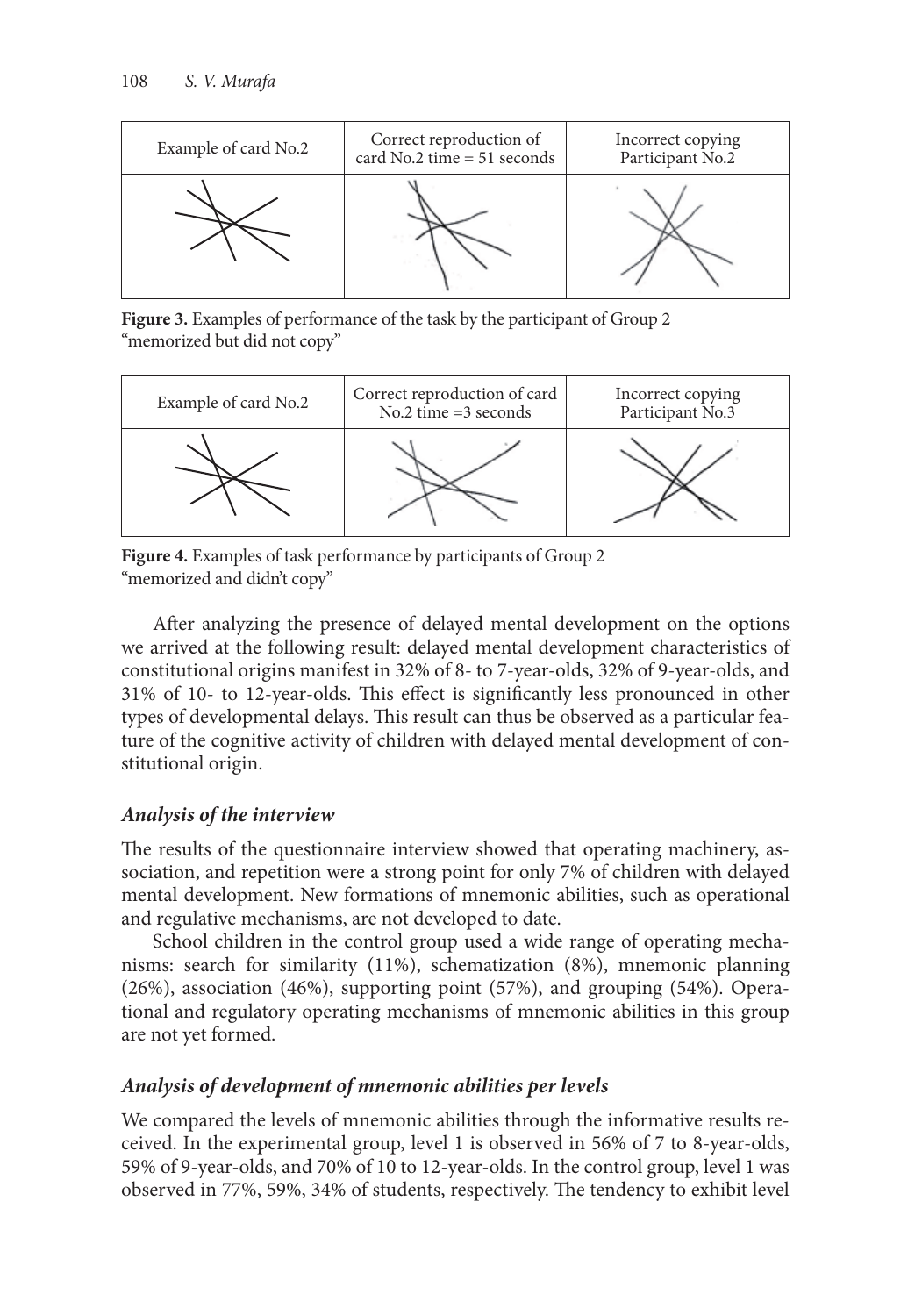1 mnemonic abilities is greater in the experimental group and lower in the control group.

In the experimental group, level 2 begins to appear slightly for 9-year-olds (5%), and a bit more for 10 to 12-year-olds (11%). In the control group, level 2 is observed in 23% of 7 to 8-year-olds, 41% of 9-year-olds, and 66% of 10 to 12-year-olds in the summer school. This again proves the difference in structural organization of mnemonic abilities between children of the experimental and control groups.

The summarized structural organization of mnemonic abilities of primary schoolchildren with developmental delay, according to the results of several years of research, is shown in Figure 5.



**Figure 5.** Structural organization of mnemonic abilities of primary schoolchildren with developmental delay

## *Analysis of gender differences in mnemonic abilities*

The qualitative analysis also used the Mann-Whitney test to examine gender differences in among primary schoolchildren with delayed mental development and primary schoolchildren with the usual rate of mental development. Significant gender differences have not been identified in memory with support for functional mechanisms of mnemonic abilities, indicating the development of these functional mechanisms independently of gender in schoolchildren with both delayed and normal rates of mental development. The average time to remember simple nonverbal material for children with delayed mental development was 25.29 seconds for boys and 23.5 seconds for girls. In the control group these times were 15.41 seconds and 13.07 seconds, respectively.

## **Discussion**

The structure of mnemonic abilities in primary schoolchildren with delayed mental development is significantly different from that of those with the usual rate of mental development. This is reflected in the predominance of their underde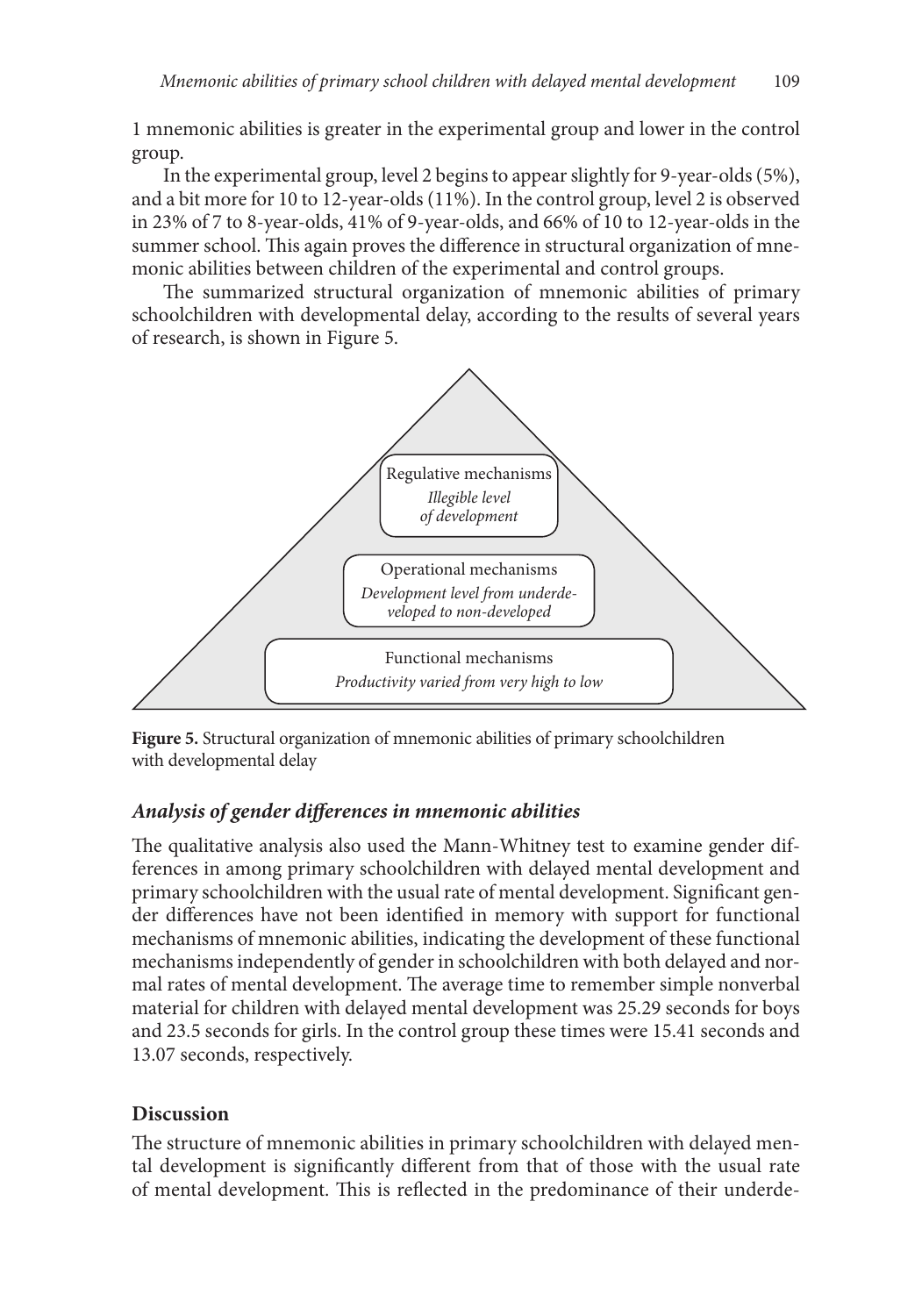veloped memory support for functional mechanisms and in the lack of regulatory mechanisms of mnemonic abilities. These abilities should be contrasted with members of the control group, who can memorize and draw based on the functional and operational mechanisms of mnemonic abilities and emerging regulatory mechanisms.

This result is not only due to defects in mnemonic ability, memory, perception and attention. The cause is found, in our opinion, in the level of the structural organization of functional systems of mnemonic, perceptual and attentional abilities.

First, we assume that violations of electoral mnemonic activity exist, accompanied by distortions, inaccuracy (substitutions), and a failure to play the stimulus material as a result of a lack of control. This may have been caused by the change of instruction ("now you are requested just to draw a card"), that is, the transition from one stage to another. Second, we noticed inertia in mnemonic activity, largely caused by dysfunction in the frontal areas of the brain that are responsible for the selection of targets and the construction of programs that control operations. Third, the dynamics of mnemonic activity may experience a breach due to a student's emotional instability as expressed in exhaustion toward the arbitrariness of the mental processes. This may explain why this effect was also observed in primary schoolchildren in the control group (Murafa, 2012).

We have not identified any references in contemporary Russian literature to the effect of inability to properly copy nonverbal meaningless stimuli after successful memorization and reproduction. We suppose this effect is a peculiar characteristic of the cognitive functions of primary schoolchildren with developmental delay.

## **Conclusions**

The structure of mnemonic abilities among primary schoolchildren with delayed mental development is predominately based on functional mechanisms. These children's operational and regulatory mechanisms of mnemonic abilities are at the early stages of formation. The group of these students between ages 7 to 10 were able to perform memorization with reliance on the functional mechanisms of mnemonic abilities. Memorization productivity, however, was found to be significantly lower than those of children with typical development.

Productivity indicators of memorization were not impacted by changes in age, neither for 7 to 8, 9, and 10 to 12-year-olds with delayed mental development nor for those with the usual rate of mental development. These results confirm that the functional mechanisms of mnemonic abilities are genotype and that memory is innately conditional.

We observed no gender differences in memorization with reliance on functional mechanisms of mnemonic abilities in primary schoolchildren with developmental delay and with typical development, implying the universal character of these mechanisms.

The study was contextually limited by the insufficiency of research methods for the investigation of perceptive and attention abilities, as well as by the deficiency of empirical works on conterminous issues concerning children with developmental delays. This gap may likewise be the basis for further research.